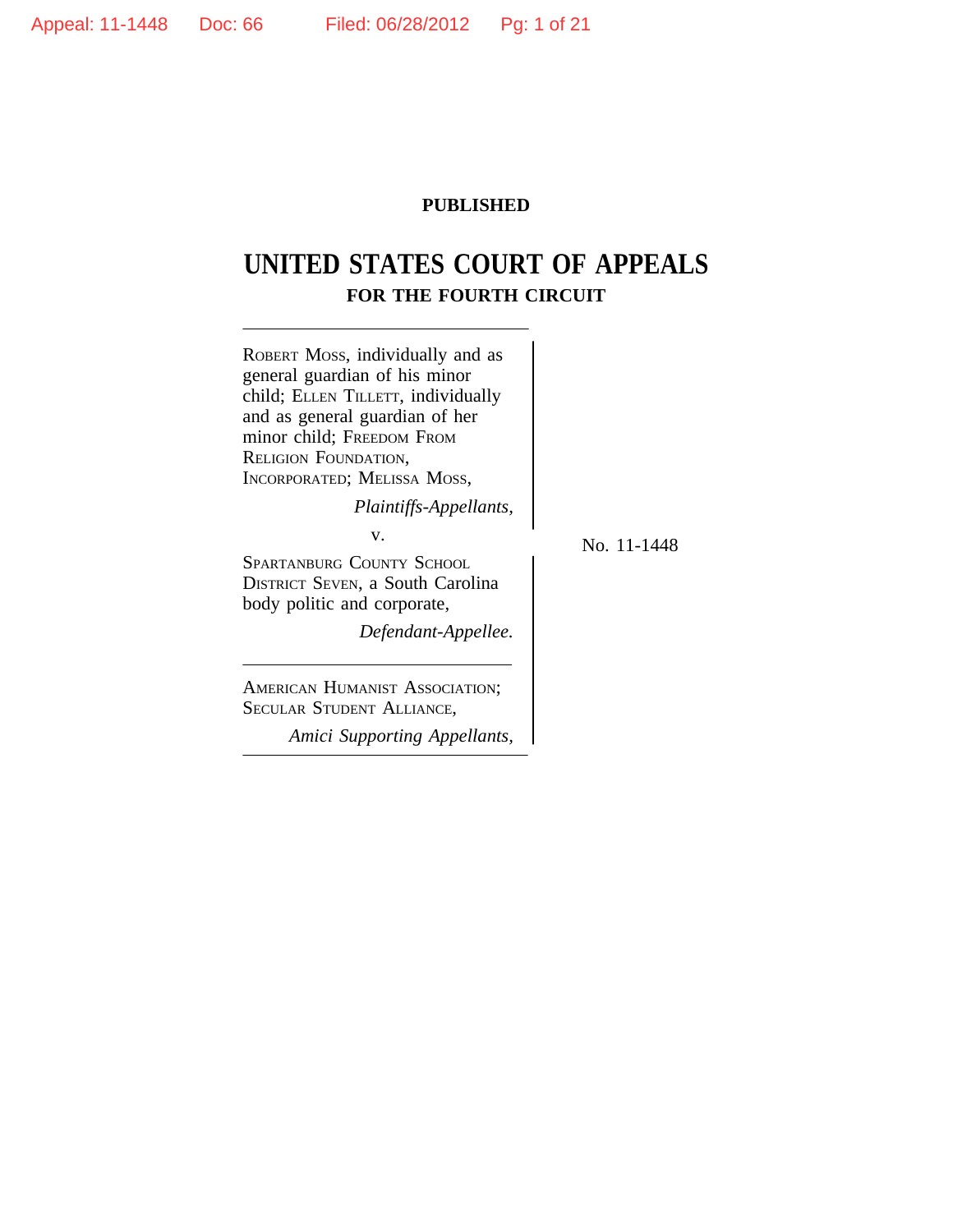THE NATIONAL LEGAL FOUNDATION; STATE OF SOUTH CAROLINA ex rel. ALAN WILSON, ATTORNEY GENERAL; THE CHRISTIAN LEGAL SOCIETY; NATIONAL COMMITTEE FOR FURTHERANCE OF JEWISH EDUCATION; NATIONAL ASSOCIATION OF EVANGELICALS; ADVOCATES FOR <sup>F</sup>AITH AND FREEDOM; COMMONWEALTH OF VIRGINIA; STATE OF ALABAMA; STATE OF COLORADO; STATE OF FLORIDA; STATE OF LOUISIANA; STATE OF MICHIGAN; STATE OF NEBRASKA; STATE OF OKLAHOMA,

*Amici Supporting Appellee.*

Appeal from the United States District Court for the District of South Carolina, at Spartanburg. Henry M. Herlong, Jr., Senior District Judge. (7:09-cv-01586-HMH)

Argued: March 20, 2012

Decided: June 28, 2012

Before NIEMEYER, GREGORY, and WYNN, Circuit Judges.

Affirmed by published opinion. Judge Niemeyer wrote the opinion, in which Judge Gregory and Judge Wynn joined.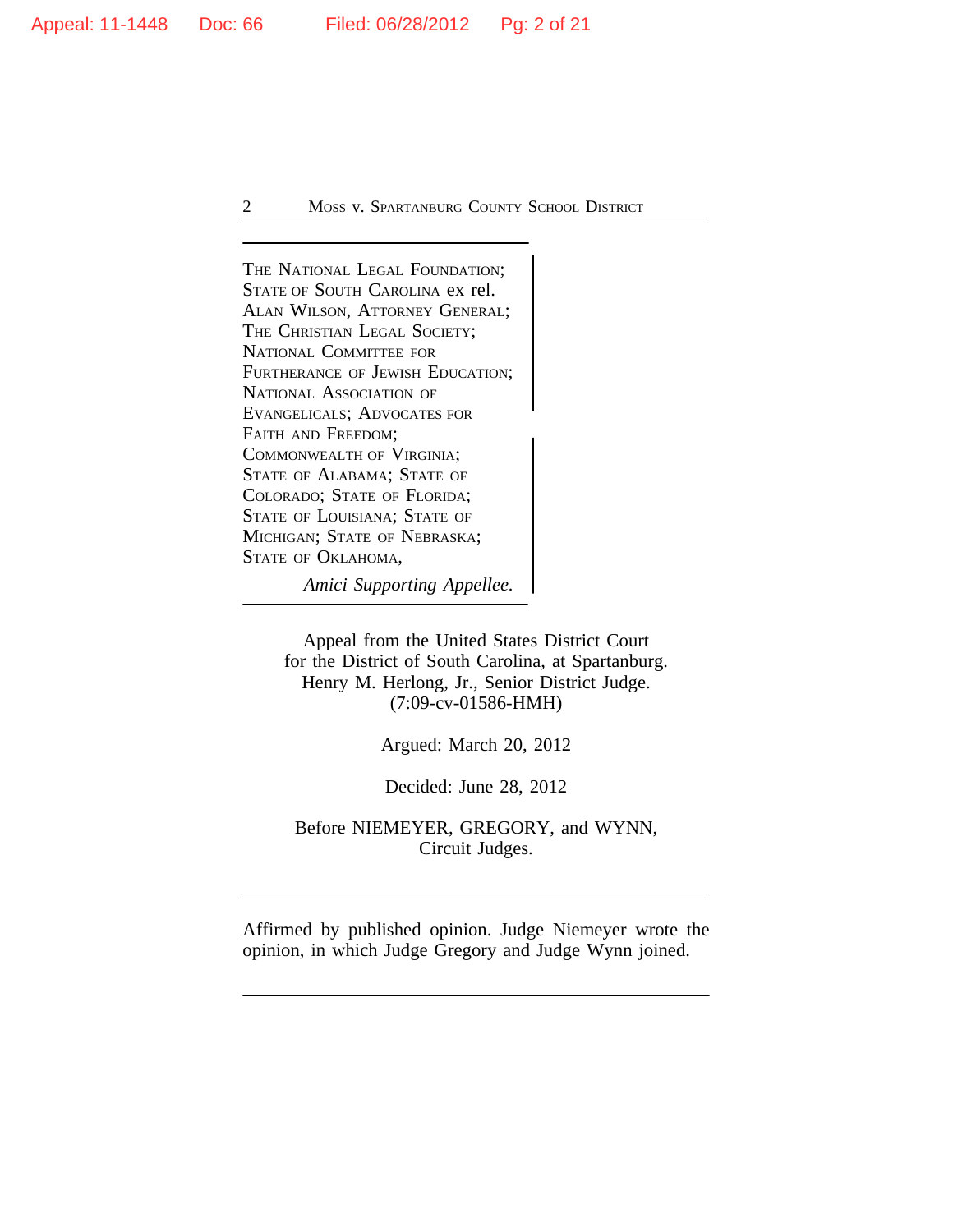## **COUNSEL**

**ARGUED:** George Daly, Charlotte, North Carolina, for Appellants. Lori Halstead Windham, BECKET FUND FOR RELIGIOUS LIBERTY, Washington, D.C., for Appellee. **ON BRIEF:** Eric C. Rassbach, Luke W. Goodrich, Eric N. Kniffin, BECKET FUND FOR RELIGIOUS LIBERTY, Washington, D.C., for Appellee. William J. Burgess, APPIGNANI HUMANIST LEGAL CENTER, AMERICAN HUMANIST ASSOCIATION, Washington, D.C., for American Humanist Association and Secular Student Alliance, Amici Supporting Appellants. Steven W. Fitschen, Douglas E. Myers, Virginia Beach, Virginia, for The National Legal Foundation, Amicus Supporting Appellee. Alan Wilson, Attorney General, James Emory Smith, Jr., Assistant Deputy Attorney General, Columbia, South Carolina, for the State of South Carolina ex rel. Alan Wilson, Attorney General, Amicus Supporting Appellee. James K. Lehman, Jay T. Thompson, James B. Glenn, NEL-SON MULLINS RILEY & SCARBOROUGH, LLP, Columbia, South Carolina, for the Christian Legal Society, National Committee for Furtherance of Jewish Education, National Association of Evangelicals, and Advocates for Faith and Freedom, Amici Supporting Appellee. Kenneth T. Cuccinelli, II, Attorney General of Virginia, E. Duncan Getchell, Jr., Solicitor General of Virginia, Charles E. James, Jr., Chief Deputy Attorney General, Wesley G. Russell, Jr., Deputy Attorney General, OFFICE OF THE ATTORNEY GEN-ERAL, Richmond, Virginia, for Commonwealth of Virginia, State of Alabama, State of Colorado, State of Florida, State of Louisiana, State of Michigan, State of Nebraska, and State of Oklahoma, Amici Supporting Appellee.

## **OPINION**

NIEMEYER, Circuit Judge:

In 2007, South Carolina's Spartanburg County School District Seven adopted a policy allowing public school students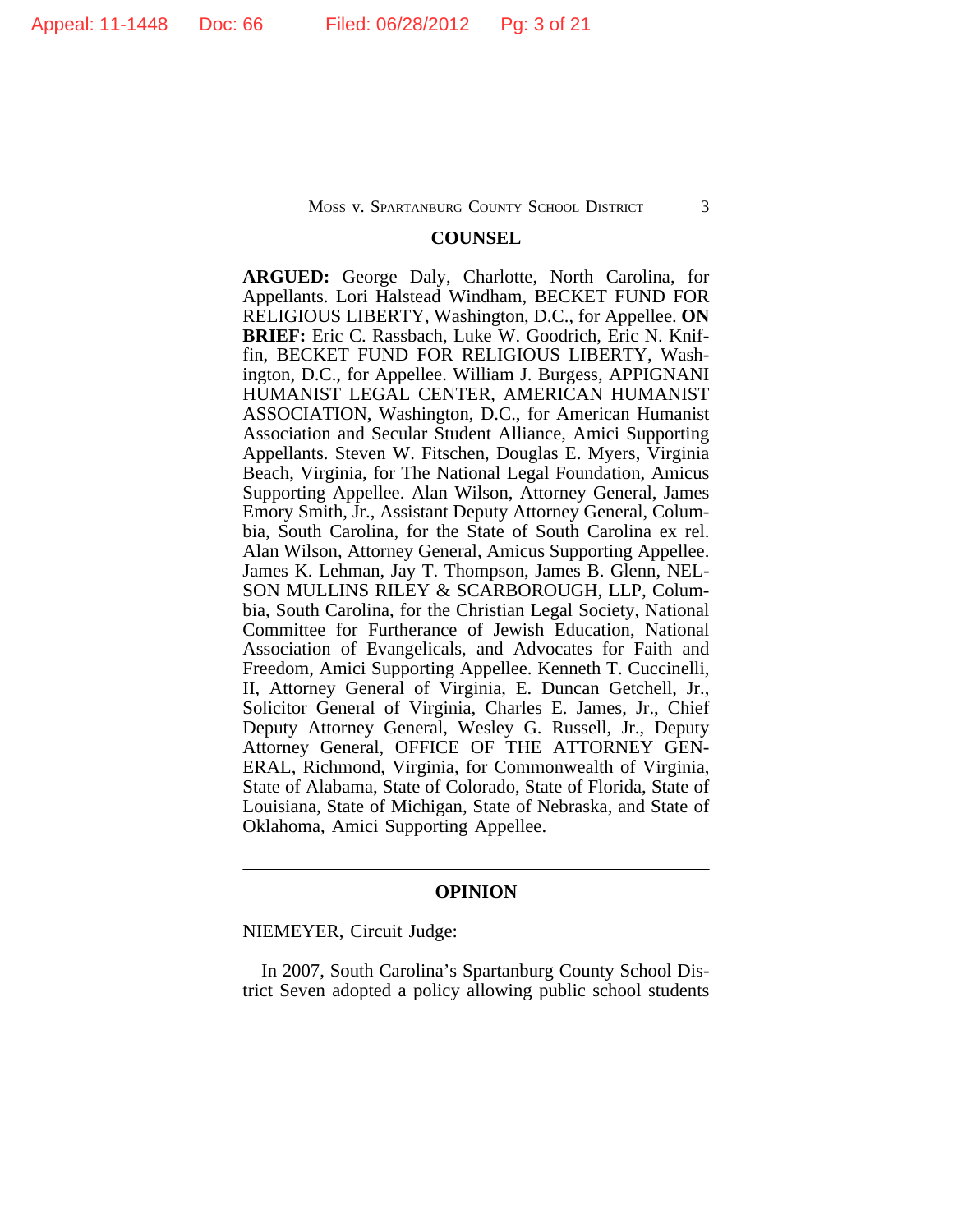to receive two academic credits for off-campus religious instruction offered by private educators. The parents of two students at Spartanburg High School commenced this action against the School District, alleging that the policy impermissibly endorses religion and entangles church and State, in violation of the Establishment Clause of the First Amendment.

The School District filed a motion for summary judgment, contending (1) that the plaintiffs lacked standing because they were not injured by the policy, and (2) that the policy, in any event, was constitutional in that it was neutrally stated and administered and that it had the secular purpose of accommodating students' desire to receive religious instruction. The plaintiffs filed a cross-motion for summary judgment, arguing that that the purpose and primary effect of the School District's policy was to promote Christianity. The district court rejected the school district's standing argument but agreed with it on the merits and, accordingly, granted summary judgment to the School District.

For the reasons that follow, we affirm.

I

Since at least 1992, a number of school districts in South Carolina have allowed students to be released for part of the school day in order to receive off-campus religious instruction. Initially, the students who availed themselves of this opportunity did not receive grades or academic credit, which made enrollment difficult for some students. In 2006, the South Carolina General Assembly found that "the absence of an ability to award [academic credit] ha[d] essentially eliminated the school districts' ability to accommodate parents' and students' desires to participate in released time programs," 2006 S.C. Acts 322, and it responded by enacting the Released Time Credit Act. The Released Time Credit Act provides in part: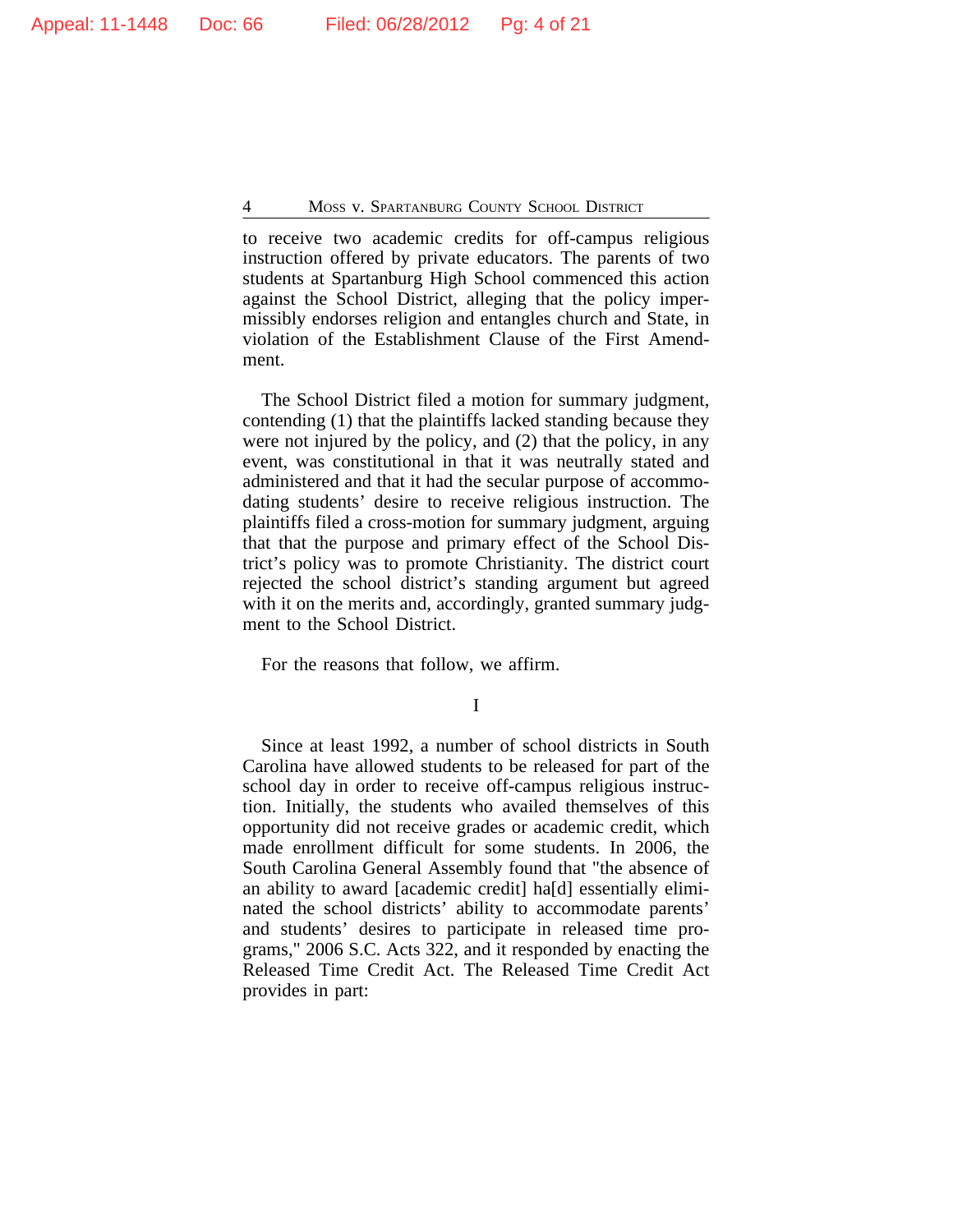A school district board of trustees may award high school students no more than two elective Carnegie units for the completion of released time classes in religious instruction . . . if:

 $(1)$ ... the released time classes in religious instruction are evaluated on the basis of purely secular criteria that are substantially the same criteria used to evaluate similar classes at established private high schools for the purpose of determining whether a student transferring to a public high school from a private high school will be awarded elective Carnegie units for such classes . . . and

(2) The decision to award elective Carnegie units is neutral as to, and does not involve any test for, religious content or denominational affiliation.

S.C. Code Ann. § 59-39-112(A). The Act specifies that the "secular criteria" for evaluation include but are not limited to:

(1) number of hours of classroom instruction time;

(2) review of the course syllabus which reflects the course requirements and materials used;

(3) methods of assessment used in the course; and

(4) whether the course was taught by a certified teacher.

*Id.* § 59-39-112(B).

Soon after the General Assembly enacted the Released Time Credit Act, Spartanburg County School District Seven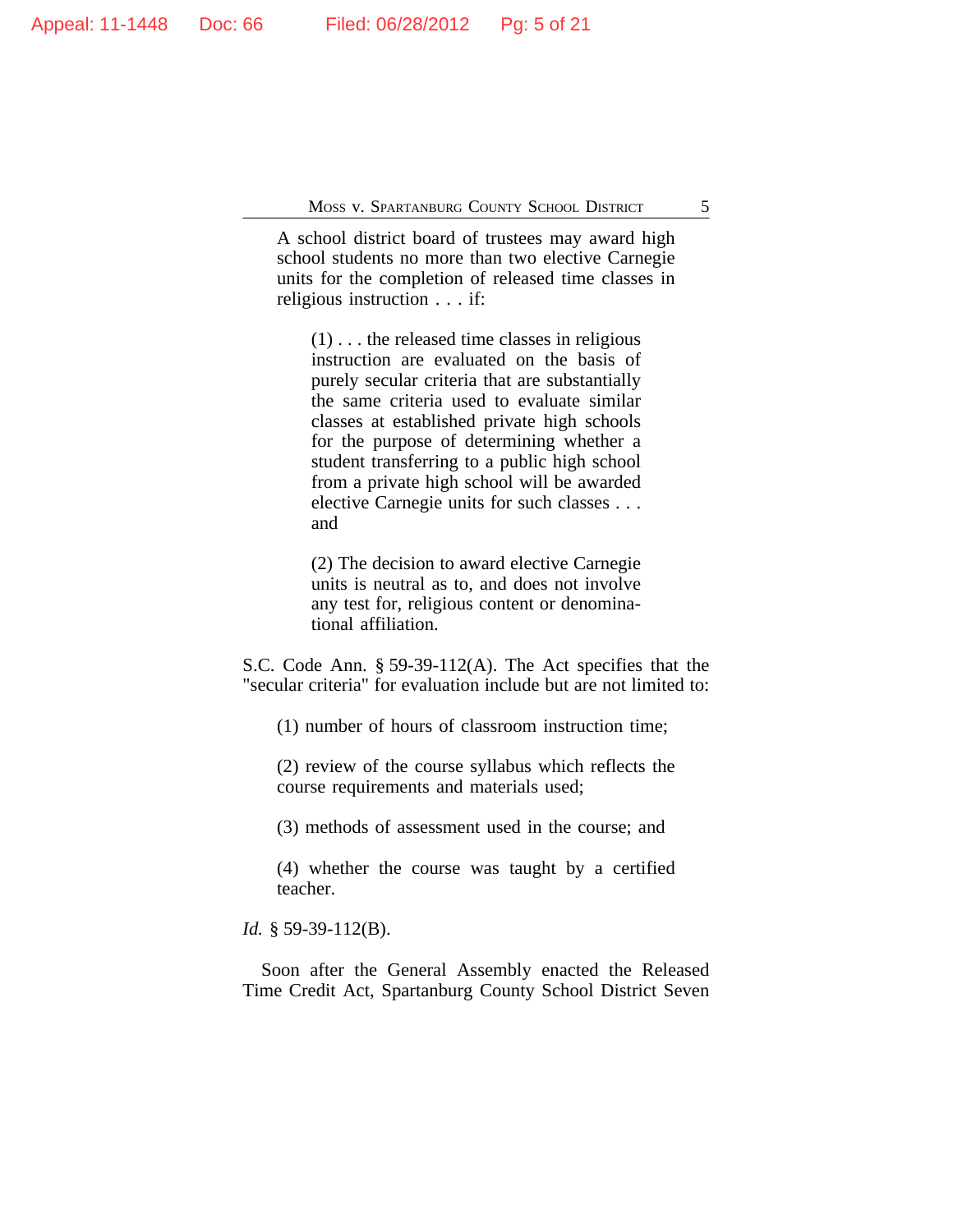adopted a released time policy, dated March 6, 2007. The policy states in part:

The district will accept no more than two elective Carnegie unit credits for religious instruction taken during the school day in accordance with this policy. The district will evaluate the classes on the basis of purely secular criteria prior to accepting credit. The district will accept off-campus transfer of credit for released time classes with prior approval.

The policy requires that released time courses be taken "away from school property," without the assistance of public staff or funding. The policy also directs that "district staff and faculty . . . not promote or discourage participation by district students in a released time program."

Early in 2007, a private, unaccredited religious education organization, Spartanburg County Bible Education in School Time ("Spartanburg Bible School"), approached a number of South Carolina school districts, including Spartanburg County School District Seven, requesting that they allow students to participate in a released time religious course—a twosemester Christian worldview class—for academic credit. In discussions with School District Seven, the school officials conveyed their preference that administrators receive grades under the released time program as *transfer* credits from *accredited* private schools, rather than from *unaccredited* education providers, such as Spartanburg Bible School. This arrangement would be consistent with the School District's practice of receiving grades awarded by a private school, including grades for religious courses, when a private school student transfers into public school. The officials explained that by receiving released time grades through a private school "transfer transcript," the School District could obviate the need for school officials to become involved in assessing the "quality" of religious released-time courses.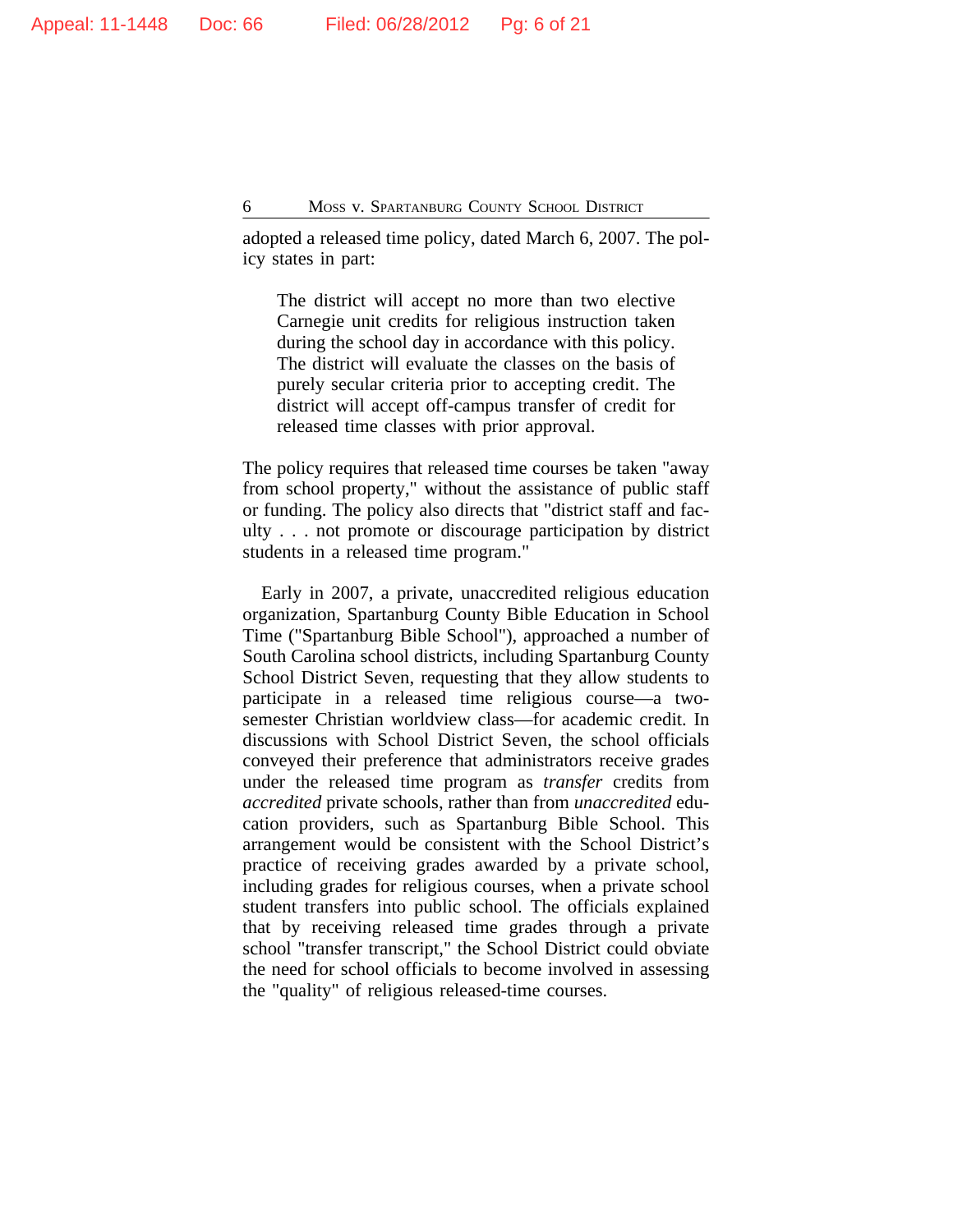Following the School District's preference, Spartanburg Bible School entered into an arrangement with Oakbrook Preparatory School, an accredited private Christian school, by which Spartanburg Bible School could submit its grades through Oakbrook to Spartanburg High School. Under the arrangement, Oakbrook agreed to review and monitor Spartanburg Bible School's curriculum, its teacher qualifications, and educational objectives, and to award course credit and grades given by the Bible School before transferring them to Spartanburg High School. In carrying out the arrangement, Oakbrook reviewed syllabi, spoke with instructors, suggested minor curricular adjustments, and satisfied itself that the Spartanburg Bible School course was academically rigorous.

After Spartanburg Bible School began its instruction under the arrangement with Oakbrook and Spartanburg High School, Spartanburg High School never actively or directly engaged in promoting the Spartanburg Bible School course or any other released time course. The Spartanburg Bible School course was not listed in the Spartanburg High School course catalog, and the Bible School was not permitted to advertise itself in Spartanburg High School classrooms. While the Bible School did provide Spartanburg High School guidance counselors with flyers, the counselors were authorized to discuss Spartanburg Bible School or the flyers with parents and students only after they expressed an interest in learning about the program. Spartanburg High School did, however, allow Spartanburg Bible School to staff an informational table at its annual registration open house for parents and students, as it did for other outside organizations, such as military and college recruiters.

Over a period of three years, 20 Spartanburg High School students, out of the roughly 1,500 students in the school each year, elected to participate in the released time course at Spartanburg Bible School.

The plaintiffs—Robert Moss, the parent of Melissa Moss, who attended Spartanburg High School and has now gradu-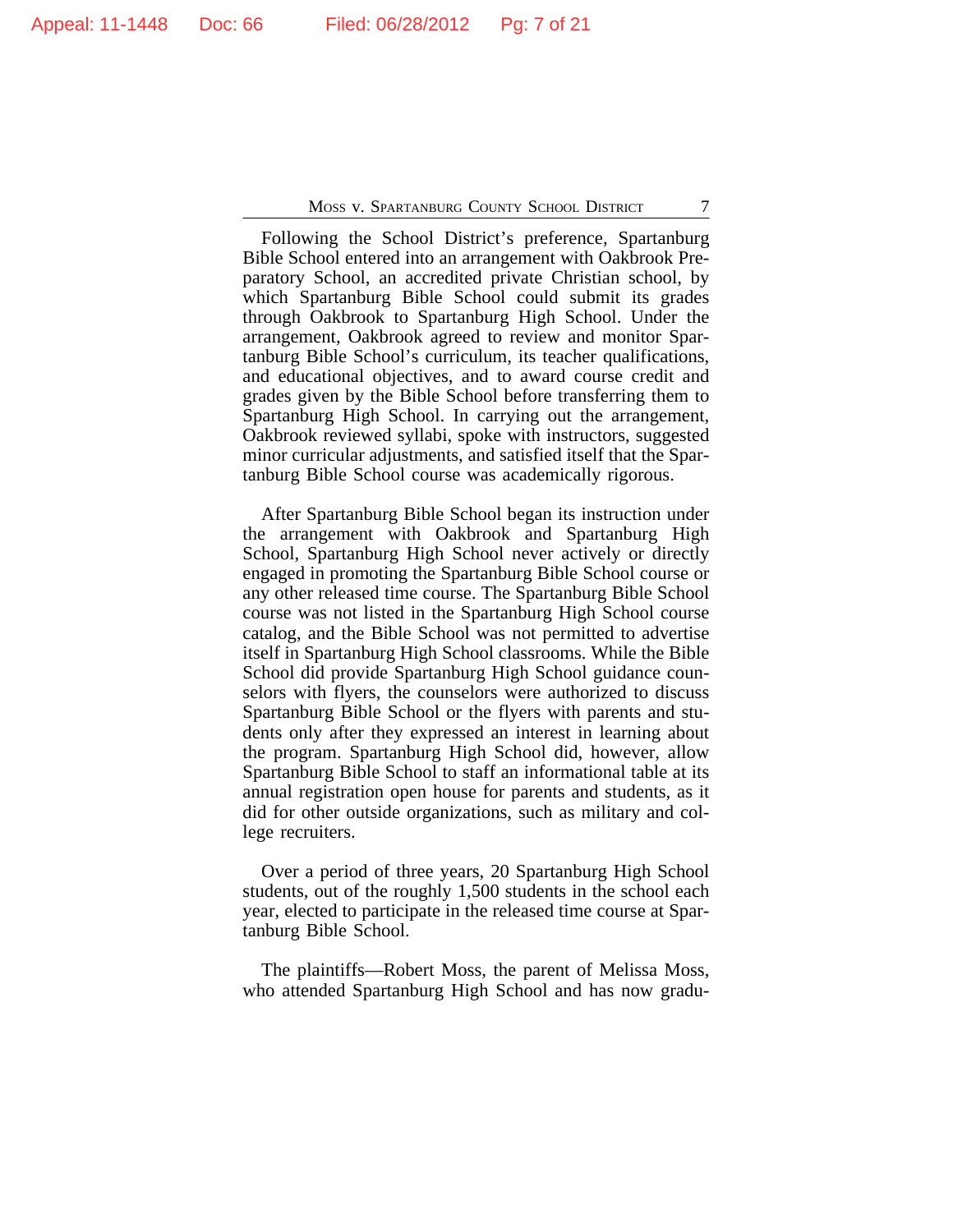ated; Melissa Moss, in her own right; Ellen Tillett, for herself and on behalf of her minor child who attends Spartanburg High School; and the Freedom From Religion Foundation, Inc.—commenced this action in June 2009 against School District Seven, pursuant to 42 U.S.C. § 1983, alleging that School District Seven's released time policy violates the Establishment Clause of the U.S. Constitution.

The record shows that neither of the two student plaintiffs participated in the Spartanburg Bible School course, nor did they claim to have been harassed in any way for not so participating. Moreover, both students were not adversely affected by released time grades, as they had higher GPAs than any of their classmates who did participate in the Spartanburg Bible School course. The student plaintiffs also did not claim to have seen Spartanburg Bible School personnel on Spartanburg High School grounds or to have encountered at the High School any efforts at advertising or promoting the Spartanburg Bible School. The Mosses, however, did receive a promotional letter in the mail from Spartanburg Bible School, which indicated that the school would be conducting a released time course which "will be available for elective credit to students who attend Spartanburg High School." The course would "help students learn the basic tenets of the Christian worldview," and it would teach students "how they ought to live as a result of what they have learned." While the School District did provide Spartanburg Bible School with the addresses of students so that it could send the promotional letter, School District and high school officials did not review or approve the letter before it was sent.

On the parties' cross-motions for summary judgment, the district court entered judgment in favor of School District Seven. In doing so, the court applied the framework established in *Lemon v. Kurtzman*, 403 U.S. 602, 612-13 (1971), and concluded that the School District's released time policy did not violate the three-part *Lemon* test adopted for enforcing the Establishment Clause. As to the first prong, focusing on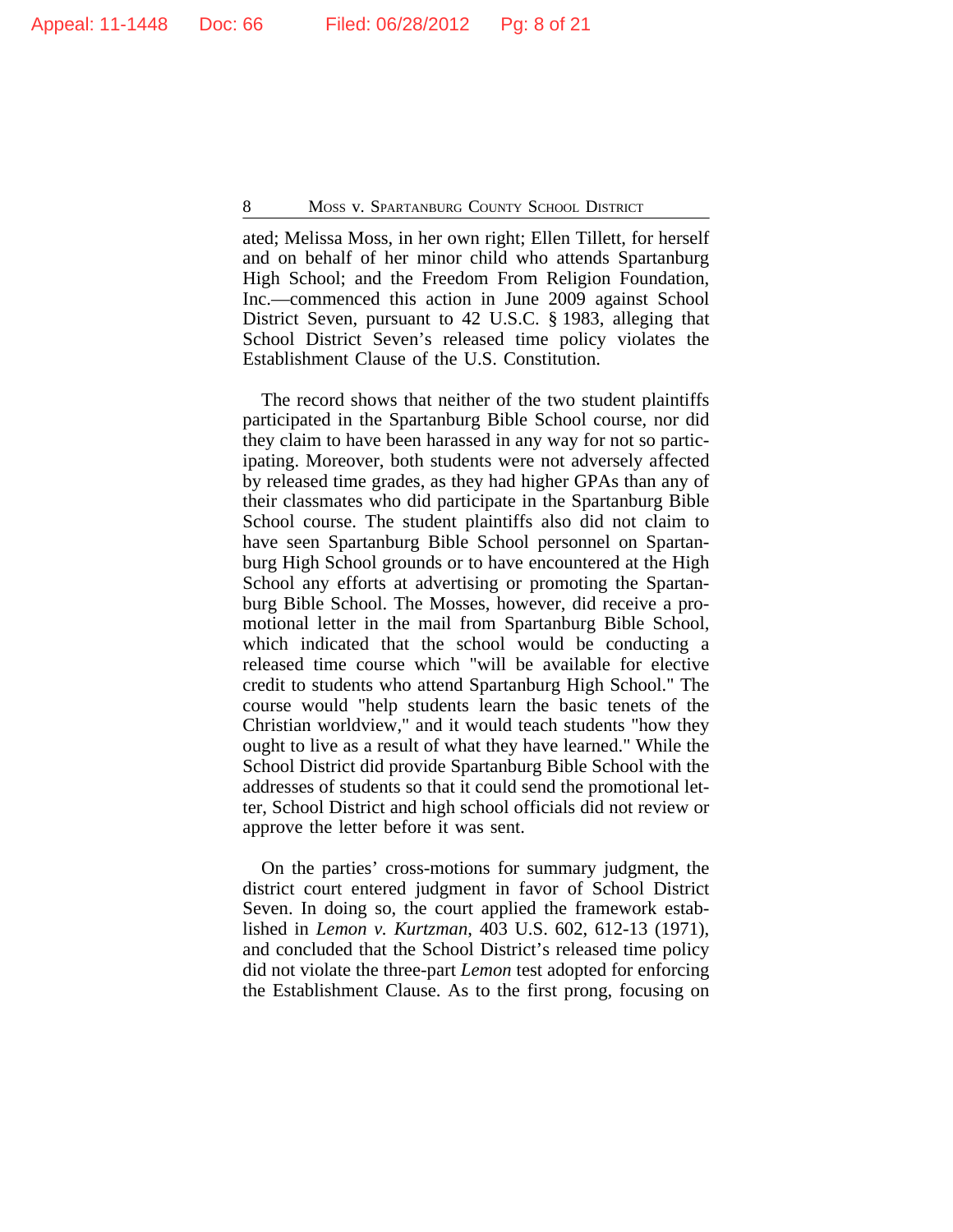*purpose*, the court concluded that the School District's "stated purpose for its release time program, the accommodation of religion, [was] plausible and therefore [had to] be accepted"; that this purpose was secular; and that the plaintiffs "have failed to show that the School District harbored an impermissible religious motive." On the second prong, focusing on *effect*, the court concluded that the plaintiffs failed to establish that "the adoption and implementation of the School District's released time policy ha[d] the principal effect of advancing religion" and that, viewed from the perspective of an objective observer, the School District's policy "[did] no more than merely accommodate students' desire to partake in religious instruction." Finally, with respect to the third prong, focusing on *entanglement*, the court concluded,

By limiting the acceptance of academic credit [to grades] from accredited schools, the School District's released time policy was designed to disentangle the School District from reviewing the religious content of released time instruction. The policy [was] cast in neutral terms and allow[ed] its students to petition for released time religious instruction regardless of the specific religion or denomination. Plaintiffs have failed to show how the School District's passive acceptance of academic credit for religious instruction constitute[d] excessive entanglement with religion.

From the district court's judgment, dated April 5, 2011, the plaintiffs filed this appeal.

## II. Standing

The School District contends first that plaintiffs lack standing to challenge the constitutionality of the released time policy because they were not injured by the policy.

The Constitution limits the jurisdiction of federal courts to resolving "Cases" and "Controversies." U.S. Const. art. III,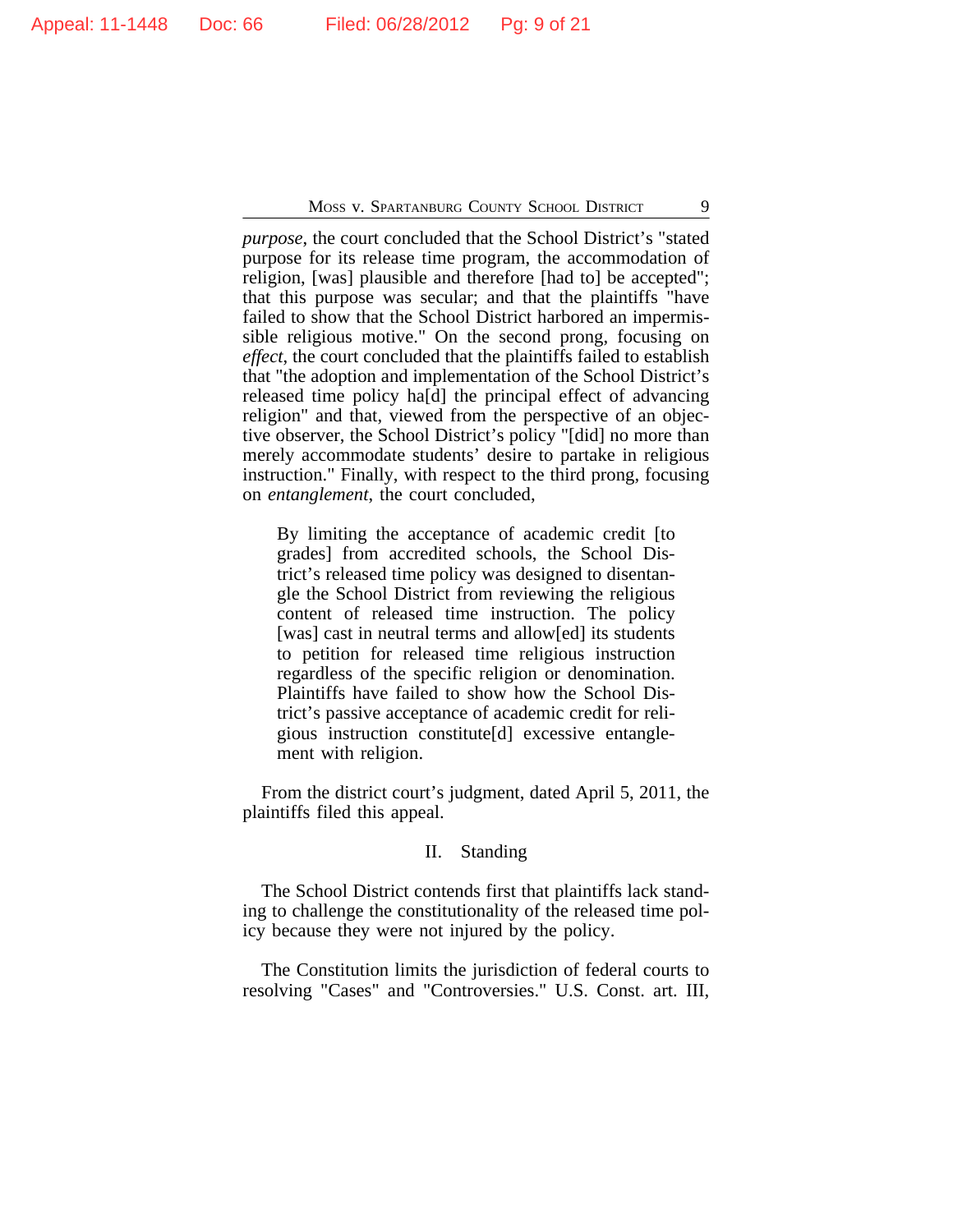§ 2, cl. 1. One aspect of the case-or-controversy requirement is that a federal lawsuit must seek to prevent or redress an "actual or imminently threatened injury" to the plaintiff. *Summers v. Earth Island Inst.*, 555 U.S. 488, 492 (2009). Plaintiffs may not establish their standing to bring suit merely because they disagree with a government policy, *see Ariz. Christian Sch. Tuition Org. v. Winn*, 131 S. Ct. 1436, 1449 (2011), or because they share the "generalized interest of all citizens in constitutional governance," *Schlesinger v. Reservists Comm. to Stop the War*, 418 U.S. 208, 217 (1974).

Relying on cursory remarks about standing in the footnotes of two Supreme Court decisions, the plaintiffs propose that we adopt a *per se* rule that students and parents *always* have standing to bring suit against policies at their school when they allege a violation of the Establishment Clause, regardless of whether they allege or can prove personal injury. *See Sch. Dist. of Abington v. Schempp*, 374 U.S. 203, 224 n.9 (1963) (finding standing where students and parents were "directly affected by the laws and practices against which their complaints are directed"); *Zorach v. Clauson*, 343 U.S. 306, 309 n.4 (1952) (finding standing because, "unlike the appellants in [*Doremus v. Board of Education*, 342 U.S. 429 (1952)] . . . , appellants here are parents of children currently attending schools subject to the released time program").

The plaintiffs' argument, however, reads far too much into the unremarkable discussions of standing in *Schempp* and *Zorach*. Neither case justifies the sweeping conclusion that parents and students currently in school may challenge the constitutionality of school policies without demonstrating that they were personally injured in some way by those policies. The *Zorach* footnote merely states that one of the impediments that undermined standing in *Doremus*—specifically, the child of the parent plaintiff had graduated since the complaint was filed and therefore was no longer subject to the school's allegedly unconstitutional policies—did not present a problem in *Zorach* because the affected students were still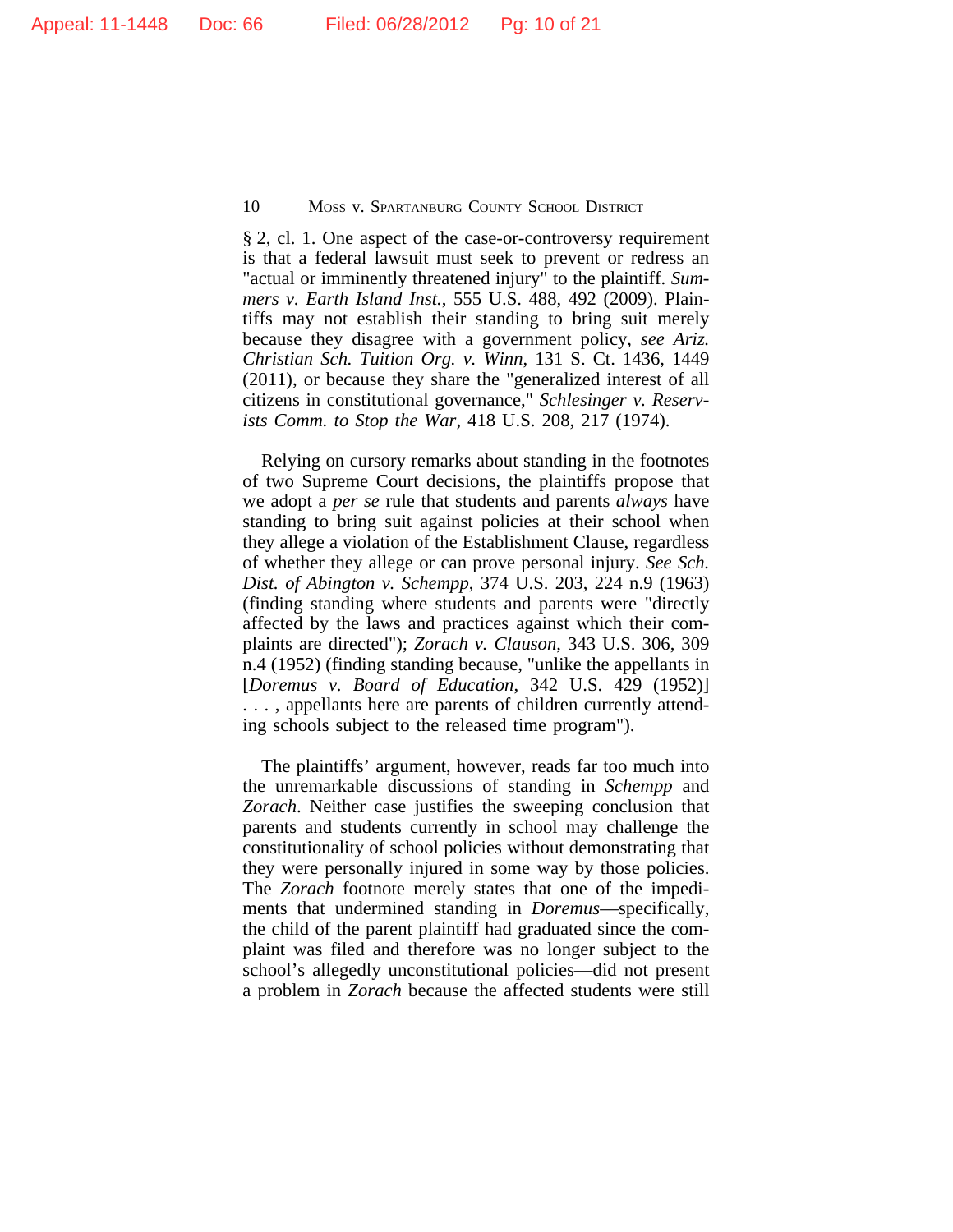attending the school. And *Schempp*, far from suggesting that *all* students or parents have standing to object to unconstitutional school policies, conferred standing only because the students bringing suit were "*directly affected* by the laws and practices against which their complaints [were] directed." 374 U.S. at 224 n.9 (emphasis added).

While the plaintiffs are not exempt from the basic constitutional requirement that they be injured and thus have a concrete stake in the dispute, we have nonetheless recognized that standing principles must be "tailored to reflect the kind of injuries Establishment Clause plaintiffs are likely to suffer." *Suhre v. Haywood Cnty.*, 131 F.3d 1083, 1086 (4th Cir. 1997). Many of the harms that Establishment Clause plaintiffs suffer are "spiritual" and "value-laden," rather than tangible and economic. *ACLU v. Rabun Cnty. Chamber of Commerce, Inc.*, 698 F.2d 1098, 1102 (11th Cir. 1983). Consequently, plaintiffs have been found to possess standing when they are "spiritual[ly] affront[ed]" as a result of "direct" and "unwelcome" contact with an alleged religious establishment within their community. *Suhre*, 131 F.3d at 1086-87; *see also Saladin v. City of Milledgeville*, 812 F.2d 687, 693 (11th Cir. 1987) (concluding that Establishment Clause plaintiffs "have more than an abstract interest" in their claims when they are "part of [the relevant community] and are directly affronted"). Nonetheless, we must guard against efforts to use this principle to derive standing from the bare fact of disagreement with a government policy, even passionate disagreement premised on Establishment Clause principles. Such disagreement, taken alone, is not sufficient to prove spiritual injury. *See Valley Forge Christian Coll. v. Ams. United for Separation of Church & State, Inc.*, 454 U.S. 464, 486-87 & n.22 (1982) (holding that plaintiffs, who resided in Maryland and Virginia, lacked standing to challenge a property transfer in Pennsylvania, and rejecting the argument that "any person asserting an Establishment Clause violation possesses a 'spiritual stake' sufficient to confer standing").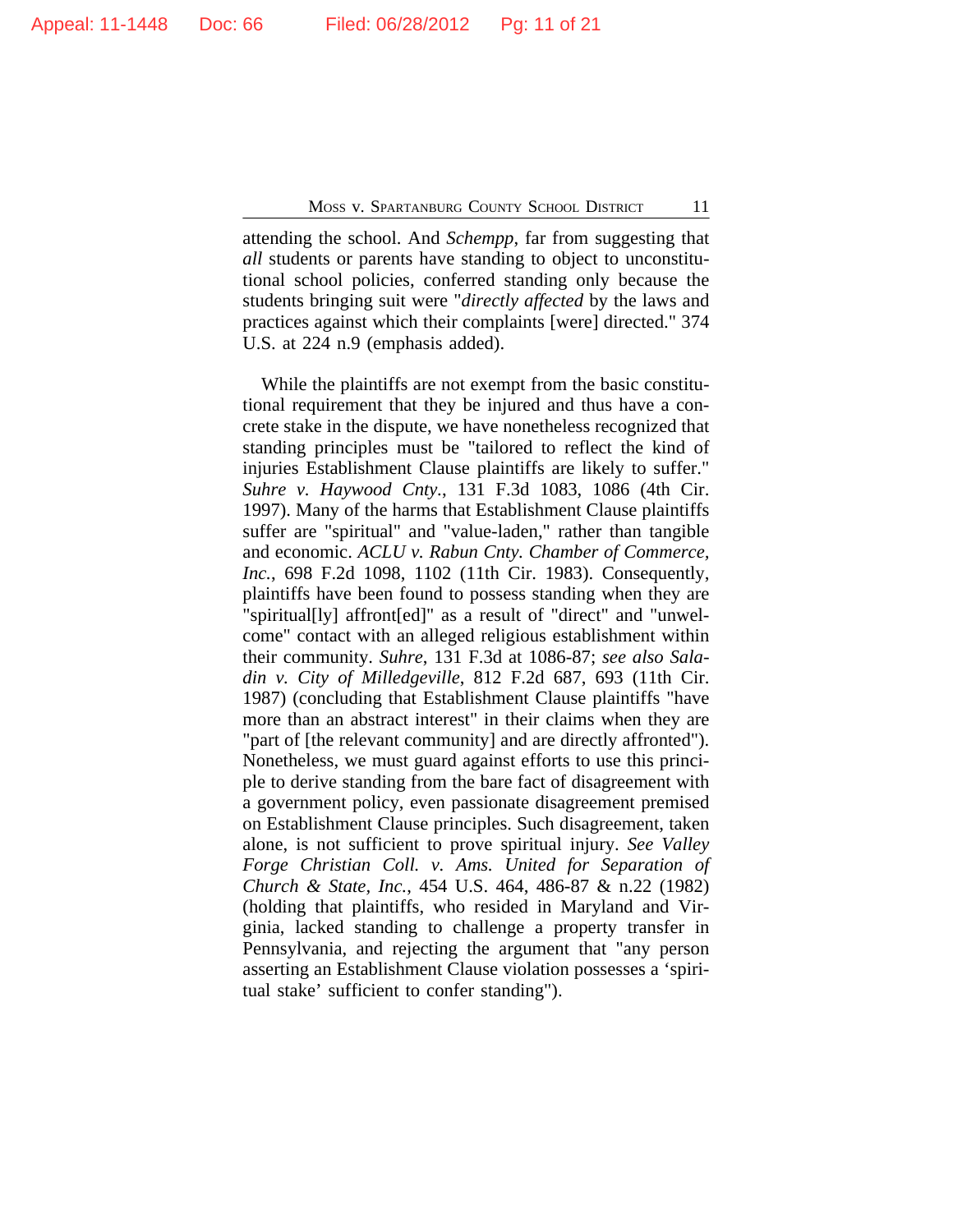With these principles in hand, we now address the standing of the plaintiffs, taking their circumstances separately, as they differ.

A. Ellen Tillett, her child, and the Foundation

The facts to support standing for Ellen Tillett and her child are notably thin. They had no personal exposure to the Spartanburg Bible School course apart from their abstract knowledge of the School District's released time policy. Moreover, they have alleged nothing to suggest that the policy or the Bible School course injured them in any way. Tillett's child never participated in the course and had not been pressured or encouraged to attend the course by anyone. Neither Tillett nor her child suffered any adverse repercussions from the child's decision not to enroll in the course. And the child's GPA was higher than that of any student in the child's class who took the Spartanburg Bible School course.

Moreover, Ellen Tillett did not receive the promotional letter from Spartanburg Bible School, as her child had not entered high school at the time the letter was sent. She was told about the letter by Heidi Moss, Robert Moss' wife, and only read it in preparation for this litigation. Tillett claims that after reading the letter, she found it to be "offensive" because it reflected "intolerance and narrow-mindedness . . . in what should be an open learning environment." Tillett testified that the School District's policy also made her child "feel like an outsider" at Spartanburg High School because it made him aware of the prevalence of intolerance in his community. Tillett has not suggested, however, that either she or her child altered conduct as a result of the released time policy.

Tillett's allegations amount to little more than simple disagreement with the wisdom of the School District's policy. Tillett and her child do not suggest that they were the targets or victims of this alleged religious intolerance—indeed, they are Christians. Thus they are seeking to vindicate, not their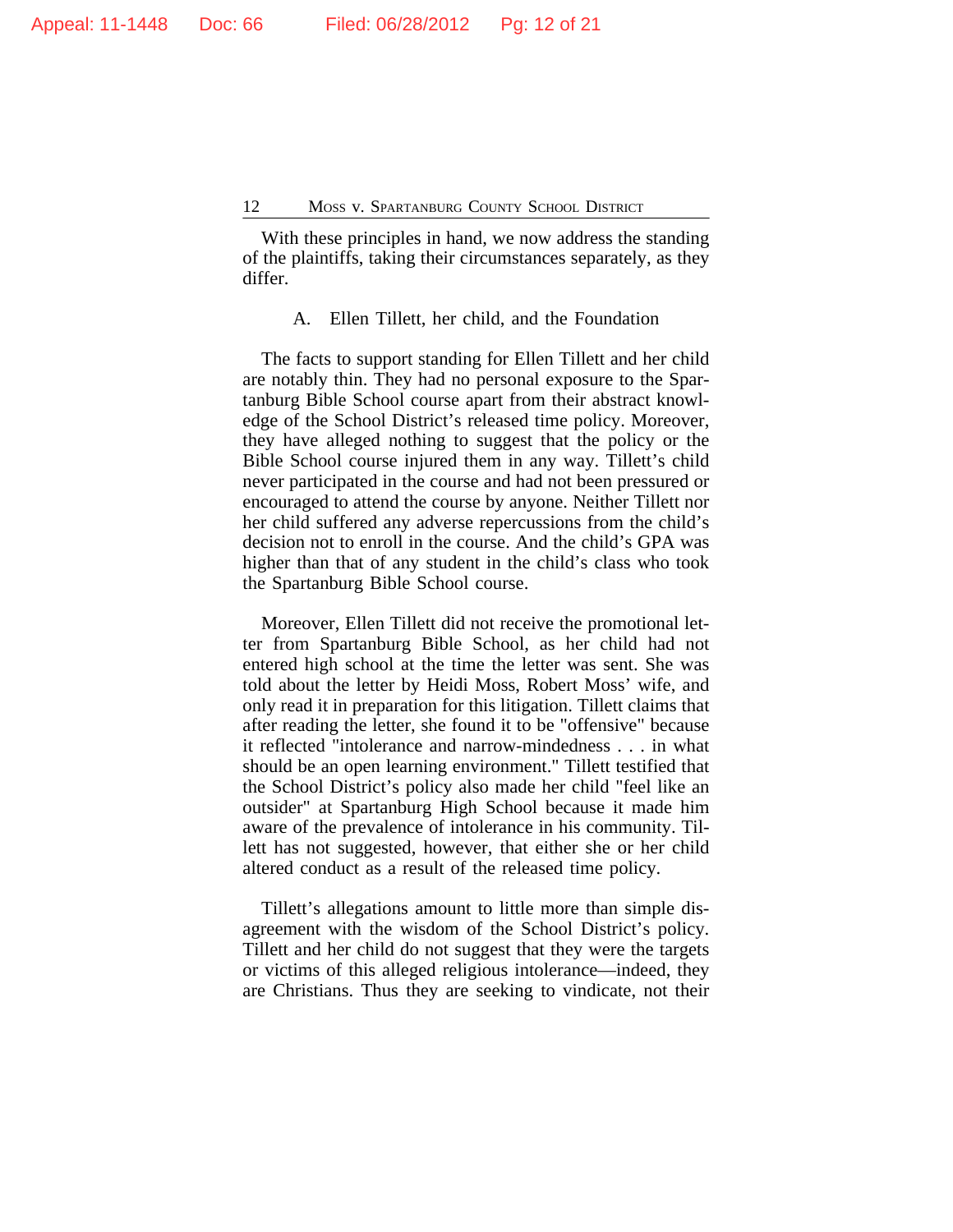own rights, but the rights of others. In these circumstances, we conclude that Tillett and her child lack standing to challenge the School District's released time policy. *See Barrows v. Jackson*, 346 U.S. 249, 255 (1953) ("Ordinarily, one may not claim standing in this Court to vindicate the constitutional rights of some third party").

Our conclusion that Tillett was not injured by the School District's policy requires the further conclusion that the Freedom From Religion Foundation also lacks standing. For an organization to have standing, it must establish that "at least one identified member had suffered or would suffer harm" from the defendant's conduct. *Summers*, 555 U.S. at 498; *see also Sierra Club v. Morton*, 405 U.S. 727, 739 (1972) ("[A]n organization whose members are injured may represent those members in a proceeding for judicial review. But a mere 'interest in a problem,' no matter how longstanding the interest and no matter how qualified the organization is in evaluating the problem, is not sufficient" (citation omitted)). Because Tillett is a member of the Foundation and the Foundation has relied exclusively on her alleged injury to support its standing, its claim to standing rises or falls with Tillett. Thus, because Tillett lacks standing, so too does the Foundation.

## B. The Mosses

Melissa Moss shares several similarities with Tillett's child. She, too, never took the Spartanburg Bible School course; she was never harassed for refusing to enroll; and she graduated with a higher GPA than any student in her class who had received a grade for the Spartanburg Bible School course. But other factors place both Melissa Moss and Robert Moss in a position different from Tillett and her child with respect to injury and standing.

First, Robert Moss did receive the promotional letter from Spartanburg Bible School describing its course of religious education. The letter described the course's Christian content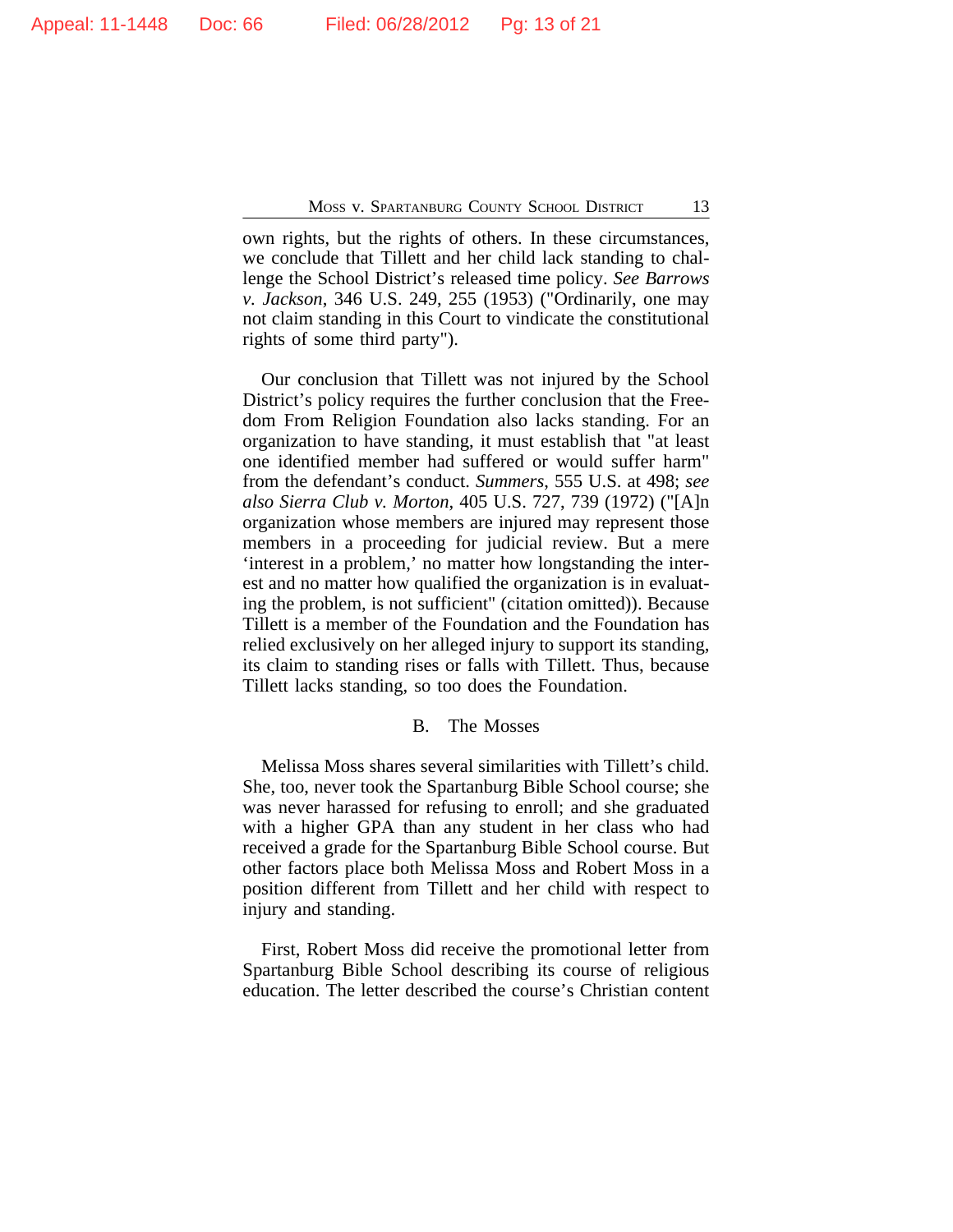and stated that the course could be taken for elective credit at Spartanburg High School. Robert discussed the letter with Melissa, and both came to the view that it was part of a broader pattern of Christian favoritism on the part of Spartanburg High School and the School District.

Second, because the Mosses are not Christians, the School District's alleged Christian favoritism made them feel like "outsiders" in their own community. They claim that the letter suggested that the School District was endorsing Evangelical Christianity and disfavoring other religious traditions, including the Jewish tradition to which they belong. They claim that the Spartanburg Bible School course was merely one instance of a broader pattern of Christian favoritism by the School District, which they stated was evidenced by prayers and other Christian references by school-sponsored adults at school events. Feelings of marginalization and exclusion are cognizable forms of injury, particularly in the Establishment Clause context, because one of the core objectives of modern Establishment Clause jurisprudence has been to prevent the State from sending a message to non-adherents of a particular religion "that they are *outsiders*, not full members of the political community." *McCreary Cnty. v. ACLU*, 545 U.S. 844, 860 (2005) (emphasis added).

Finally, Robert and Melissa Moss testified that they changed their conduct in adverse ways as a result of their perceived outsider status. Robert became less involved as a volunteer parent at Spartanburg High School, and Melissa decided to go to a college outside of South Carolina because, in part, she felt excluded in her home community. For purposes of standing, these "change[s in] personal conduct on account of" allegedly unlawful conduct are indicative of injury. *Suhre*, 131 F.3d at 1087-88; *see also Friends of Earth, Inc. v. Laidlaw Envtl. Servs., Inc.*, 528 U.S. 167, 184-85 (2000).

For these reasons, we conclude that Robert and Melissa Moss have standing to bring this action.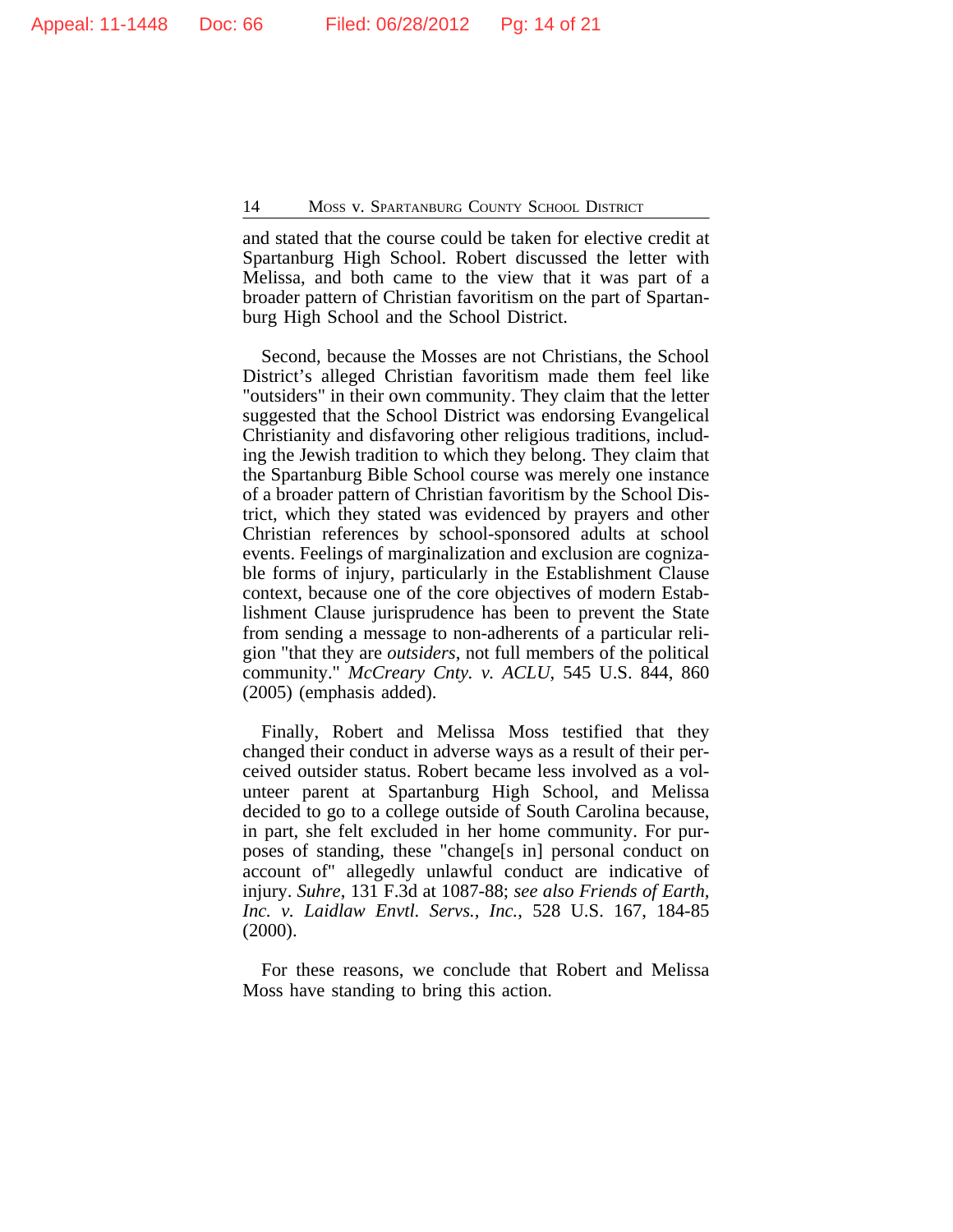#### III. Establishment Clause

The Mosses concede that off-campus released time initiatives are generally constitutional, as allowed by *Zorach v. Clauson*, 343 U.S. 306 (1952); *see also Smith v. Smith*, 523 F.2d 121 (4th Cir. 1975). They contend, however, that the School District's released time program in this case is different from that approved in *Zorach* because it provides *academic credit* for released time coursework, whereas such credit was not part of the off-campus educational program approved in *Zorach*. As they assert, "this giving of academic credit is the centerpiece of this case." They argue that

awarding academic credit advances religion more than does traditional released time. It alters the legal relationship between public school and student for religious reasons by giving a grade. It rewards a student for religious participation. It tells the world that the school approves of the student's mastery of religious precepts that have been taught. . . . [Spartanburg Bible School] students are not just getting an excused absence to pursue religious instruction; their religious life is being promoted and approved.

The School District contends that its released time policy is constitutional under the holdings of *Zorach* and *Smith*, and the fact that the School District gives credit for the released time course is, it argues, no different than the widely accepted practice of giving course credit to students who transfer from private religious schools to public schools. *See Lanner v. Wimmer*, 662 F.2d 1349, 1361 (10th Cir. 1981) (generally allowing school districts to grant academic credit to private school transfer students and public school released time students for their religious instruction). The School District argues that its policy "simply makes it possible to accommodate parents' and students' wish for released time education."

The First Amendment states that "Congress shall make no law respecting an establishment of religion," U.S. Const.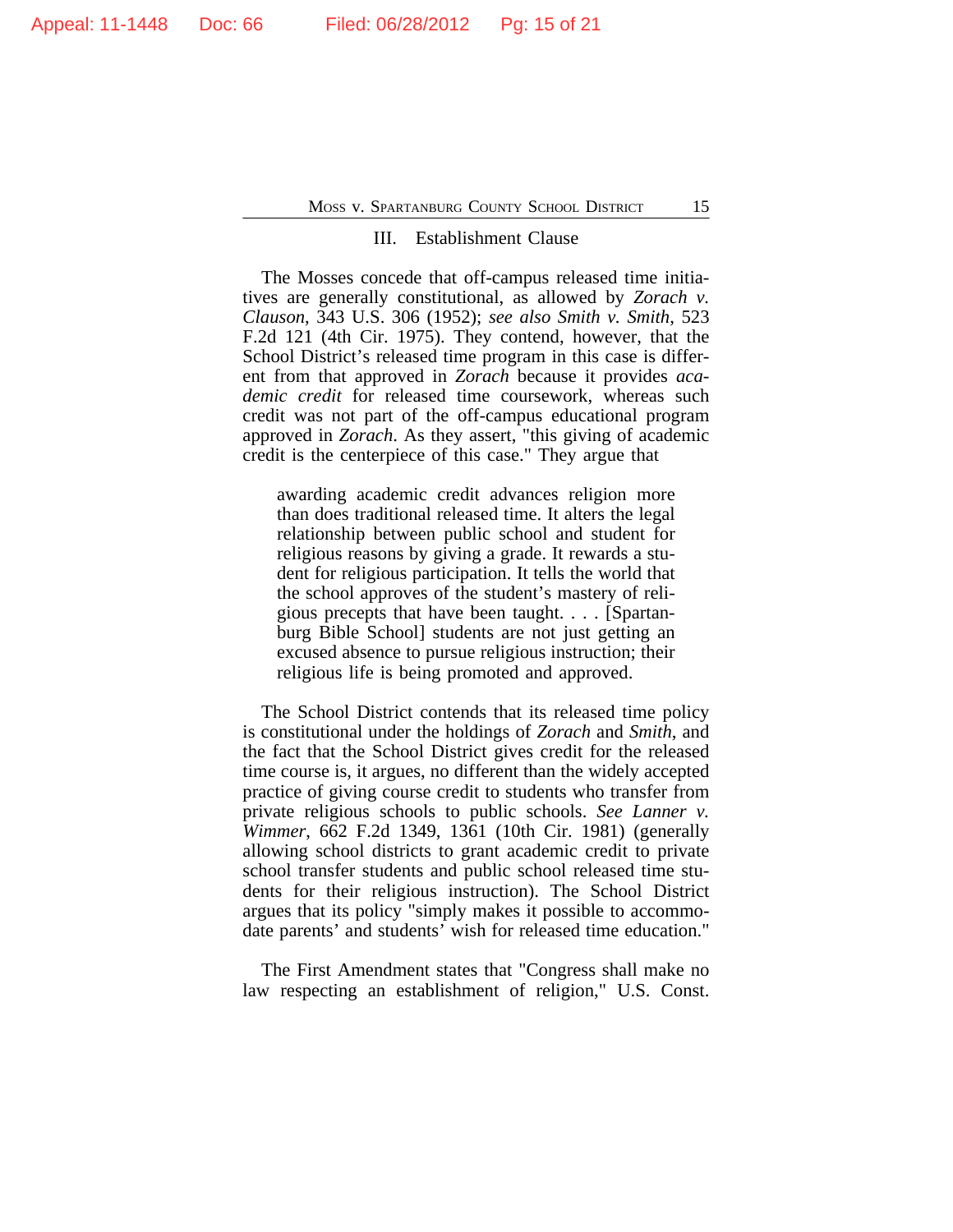amend. I, and the Supreme Court has applied this principle against the states through the Fourteenth Amendment, *see Everson v. Bd. of Educ.*, 330 U.S. 1, 15 (1947). To pass muster under the Establishment Clause, government conduct (1) must be driven in part by a *secular purpose*; (2) must have a *primary effect* that neither advances nor inhibits religion; and (3) must not *excessively entangle* church and State. *See Lemon*, 403 U.S. at 612-13. The Supreme Court has implemented these requirements, not through "a regime of total separation" between church and State, *Comm. for Pub. Educ. & Religious Liberty v. Nyquist*, 413 U.S. 756, 760 (1973), but through a policy of "benevolent neutrality" that recognizes a wide range of "permissible state accommodation" for religion, *Walz v. Tax Comm'n*, 397 U.S. 664, 669, 673 (1970).

In the context of these principles, the Supreme Court has made clear that public schools have broad, but not unlimited, discretion to release students from their secular lessons so as to accommodate their desires to engage in religious instruction.

The Court first addressed released time religious education in *Illinois ex rel. McCollum v. Board of Education*, 333 U.S. 203 (1948), where it held unconstitutional an Illinois program that released students from secular coursework to receive religious lessons delivered by privately employed religious teachers *on public school grounds*. *Id.* at 205, 212. In explaining its conclusion, the Court emphasized that "the state's taxsupported public school buildings [were] used for the dissemination of religious doctrines" in the context of compulsory public education. *Id.* at 212.

A few years later, however, the Court considered and upheld a released time program that allowed students to pursue *off-campus* religious instruction at no cost to the public school system. *See Zorach v. Clauson*, 343 U.S. 306 (1952). The *Zorach* Court readily distinguished the program before it from the one it had struck down in *McCollum*, explaining that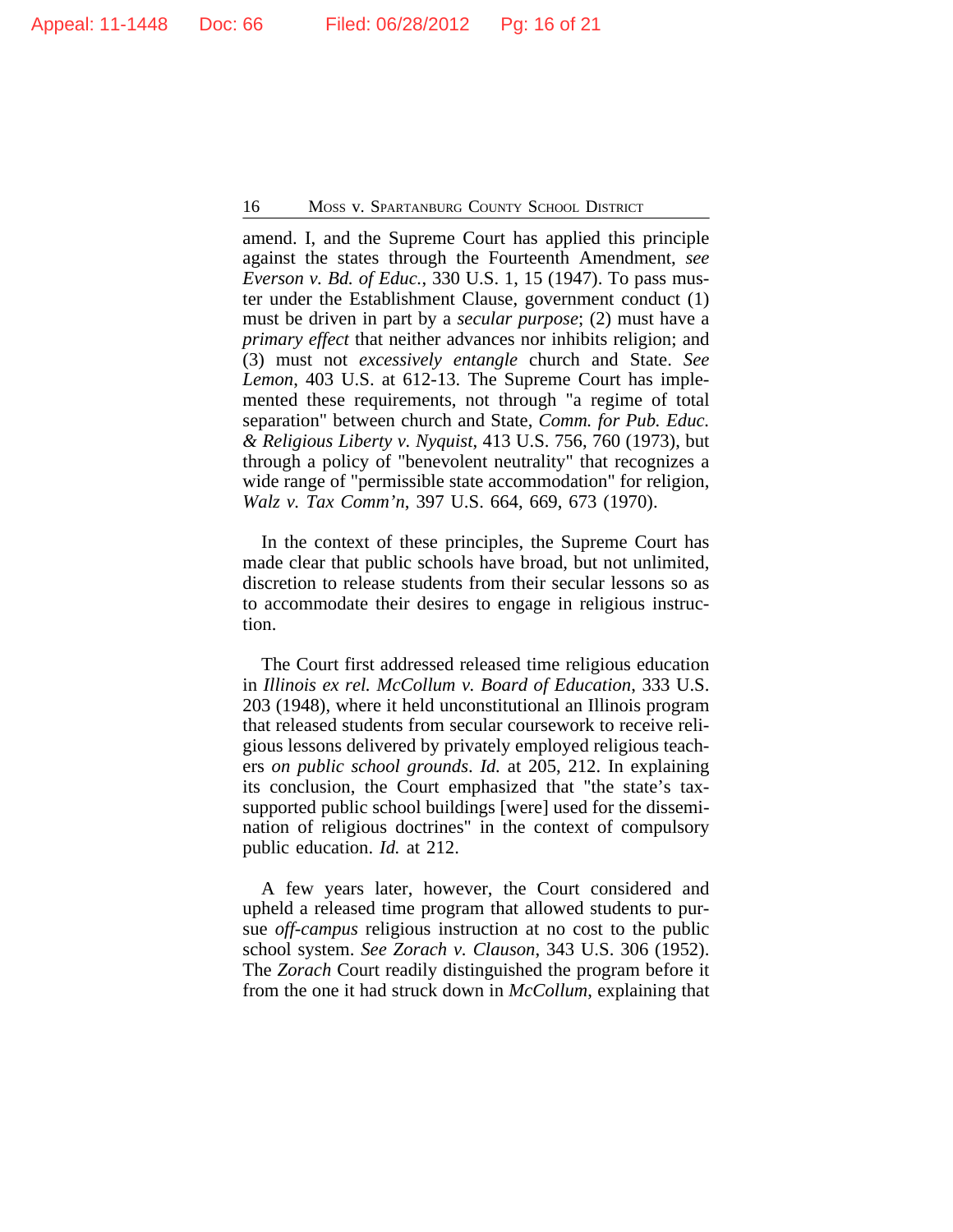New York City's public schools "do no more than accommodate their schedules to a program of outside religious instruction." *Id.* at 315. Because the school system displayed "no partiality to any one [religious] group" and because the lessons were conducted off-campus, the Court concluded that the New York City program "follows the best of our traditions" by "respect[ing] the religious nature of our people and accommodat[ing] the public service to their spiritual needs." *Id.* at 313-14.

We have since concluded that *Zorach* remains good law and held that an off-campus released time program satisfies all three requirements of the *Lemon* test. *See Smith*, 523 F.2d at 123-25. In *Smith*, we examined a Harrisonburg, Virginia program permitting public school students to attend religious courses held at trailers and churches in close proximity to public schools and applied the holding of *Zorach* in light of the post-*Zorach* framework set forth by the Supreme Court in *Lemon*. We determined (1) that the *purpose* of the program was secular in that "the schools aim[ed] only to accommodate the wishes of the students' parents"; (2) that the program resulted in no more *entanglement* than did the program at issue in *Zorach*; and (3) that the *primary effect* of the program was not the impermissible advancement or endorsement of religion, because the policy "is a largely passive and administratively wise response to a plenitude of parental assertions of the right to direct the upbringing and education of children under their control." *Id.* at 124-25 (internal quotation marks omitted).

The distinctions between the released time program before the Court in *McCollum*, on the one hand, and the programs at issue in *Zorach* and *Smith*, on the other, guide the proper disposition of this case. In *McCollum*, the public school brought religious instructors into the school to conduct classes in the school's classrooms, while students normally occupying those classrooms for secular courses went elsewhere, and the School District's superintendent approved and supervised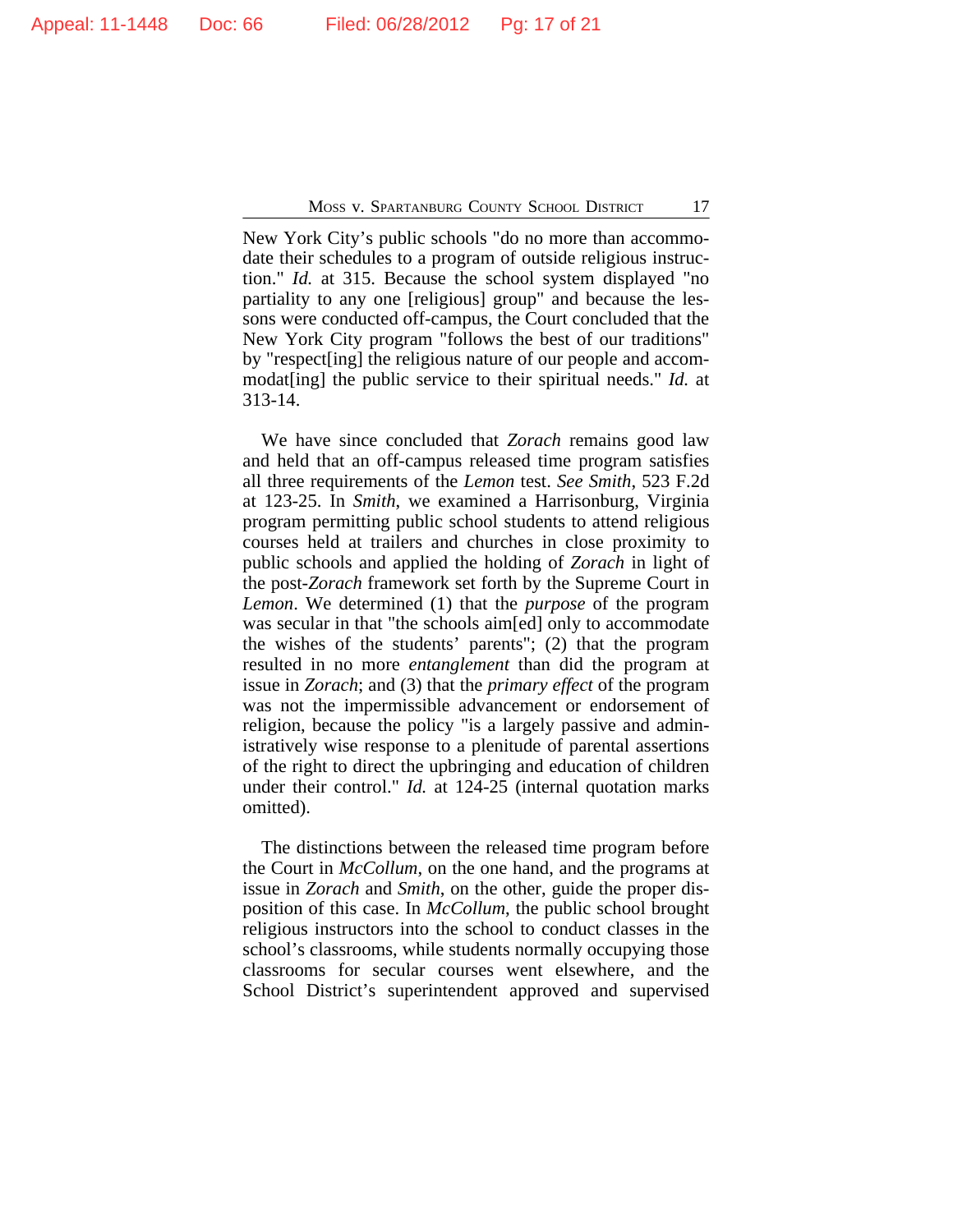each of the religious instructors brought into the school. In invalidating the program, the Court noted that the State used "the State's tax-supported public school buildings" to "disseminat[e] religious doctrines" and employed "the state's compulsory public school machinery" to provide religious education to the students there. *McCollum*, 333 U.S. at 212.

By contrast, in *Zorach* and *Smith*, the public school permitted students to leave school grounds to receive religious instruction off campus and agreed to receive reports of the students' attendance at those classes. Under these circumstances, the Supreme Court and this court concluded that the public schools did "no more than accommodate their schedules to a program of outside religious instruction." *Zorach*, 343 U.S. at 315; *see also Smith*, 523 F.2d at 125. Indeed, the Court suggested that if public schools were not permitted to accommodate the religious desires of students and parents in this fashion, the result would be an unconstitutionally hostile environment toward religion. *Zorach*, 343 U.S. at 314; *see also Ehlers-Renzi v. Connelly Sch. of the Holy Child, Inc.*, 224 F.3d 283, 287 (4th Cir. 2000) (noting that the "authorized, and sometimes mandatory, accommodation of religion is a necessary aspect of the Establishment Clause jurisprudence because, without it, government would find itself effectively and unconstitutionally promoting the absence of religion over its practice").

Here, the School District's released time policy takes place off campus and expressly prohibits any use of public staff or funds for its execution. The circumstances before us are therefore far more similar to those in *Zorach* and *Smith* than those in *McCollum*.

The fact that a public school accepts credits for released time courses does not alter the analysis under any one of *Lemon*'s three prongs in view of the neutral administrative manner adopted by the School District for accepting those credits. The School District employed a model in which pri-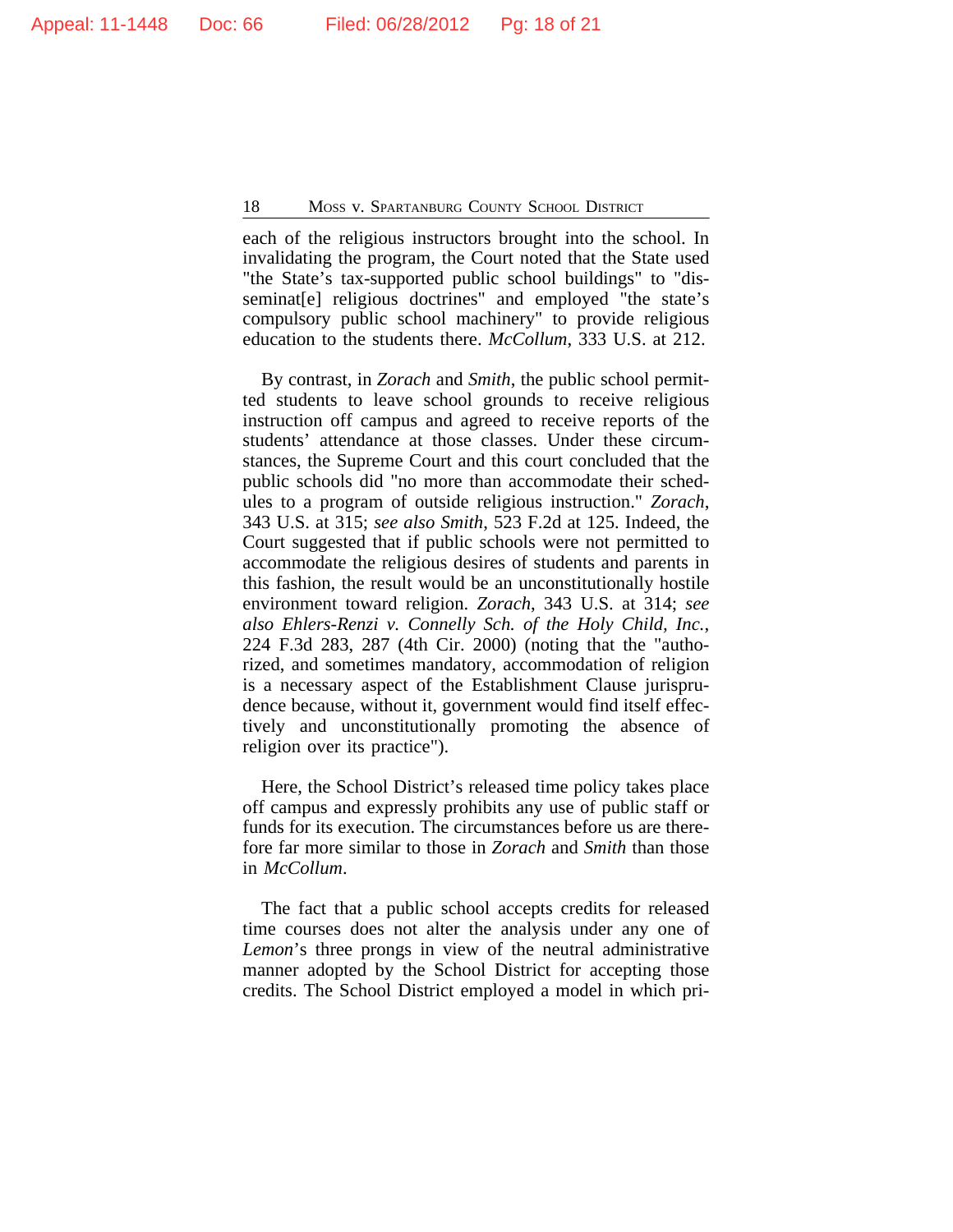mary responsibility for evaluating released time courses lay with accredited private schools, not the public schools. Thus, under this model, an *unaccredited* entity, such as Spartanburg Bible School, could offer a released time course and assign grades to participating students for transfer to the public school system if it received a stamp of approval from an *accredited* private school. In this manner, the released time grades are handled much like the grades of a student who wishes to transfer from an accredited private school into a public school within the School District; the public school accepts the grades without individually assessing the quality or subject matter of the course, trusting the private school accreditation process to ensure adequate academic standards.

This model has enabled the School District to accommodate the desires of parents and students to participate in private religious education in Spartanburg County while avoiding the potential perils inherent in any governmental assessment of the "quality" of religious instruction. These perils were illustrated by *Lanner v. Wimmer*, 662 F.2d 1349 (10th Cir. 1981), where the court invalidated part of a released time program that awarded academic credit for some religious courses, but not for those which were found to be "mainly denominational." *Id.* at 1360-61. The court reasoned that the program constitutionally entangled church and State by requiring public school officials to apply a "religious test" to "examin[e] and monitor[ ] the [religious] content of courses." *Id.* at 1361. By contrast, the School District's policy in this case is not vulnerable to such concerns because it leaves the monitoring function to private schools.

Also important to our conclusion is the governing principle that private religious education is an integral part of the American school system. Indeed, States are constitutionally obligated to allow children and parents to choose whether to fulfill their compulsory education obligations by attending a secular public school or a religious private school. *See Pierce v. Soc'y of Sisters*, 268 U.S. 510, 534-35 (1925). It would be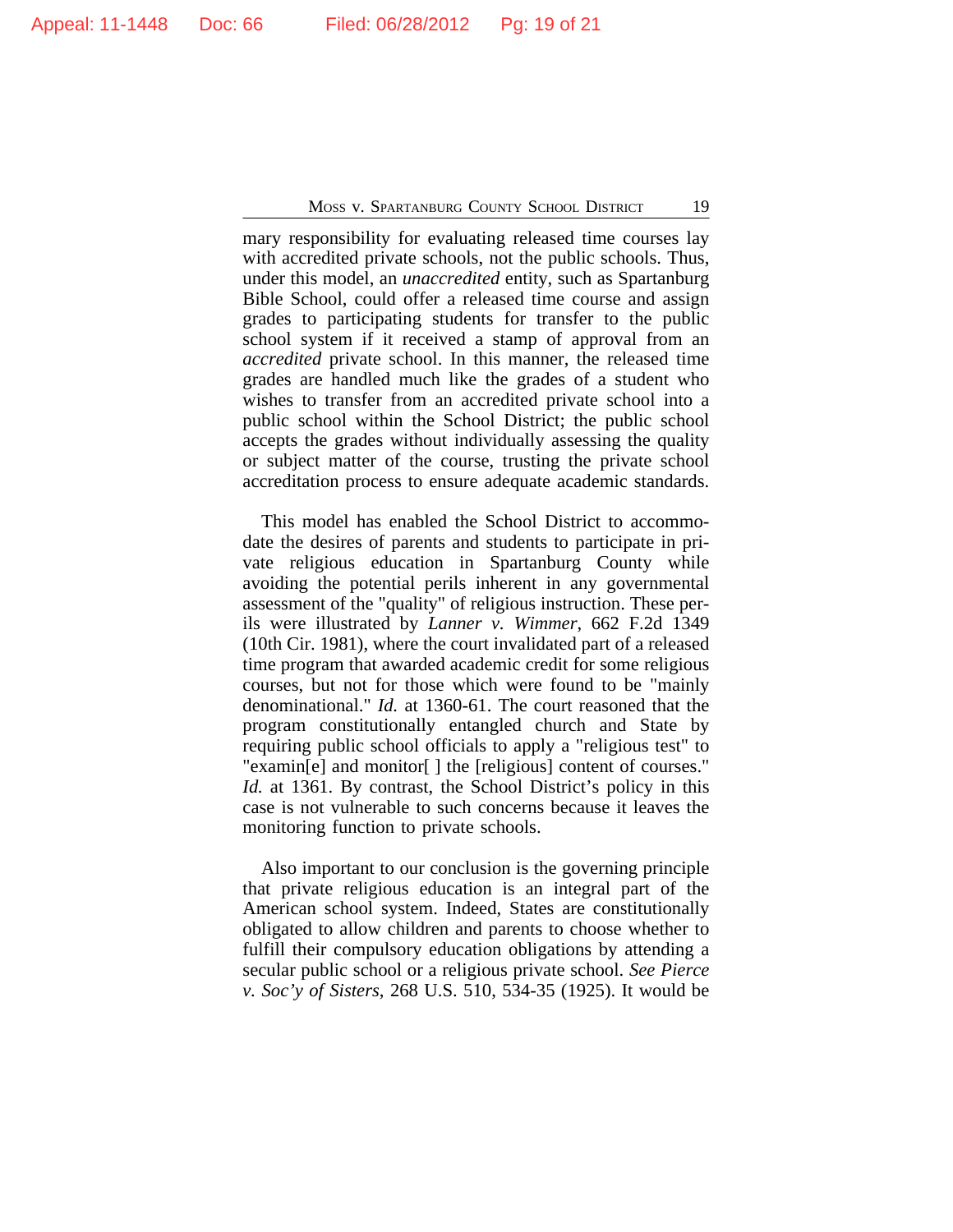strange and unfair to penalize such students when they attempt to transfer into the public school system by refusing to honor the grades they earned in their religious courses, potentially preventing them from graduating on schedule with their public school peers. Far from establishing a state religion, the acceptance of transfer credits (including religious credits) by public schools sensibly *accommodates* the "genuine choice among options public and private, secular and religious." *Zelman v. Simmons-Harris*, 536 U.S. 639, 662 (2002) (upholding an Ohio voucher initiative for this reason).

Apart from the central issue of academic credit, the plaintiffs also contend that the School District otherwise became excessively entangled with the Spartanburg Bible School. In particular, they claim that the School District not only accommodated, but actively promoted, the Spartanburg Bible School course by allowing it to bring informational flyers to the guidance counselor's office; to host a table at the annual student registration fair; and to visit homerooms so as to solicit student participation. These arguments are unpersuasive in light of the record. School District officials carefully maintained a neutral relationship with the Spartanburg Bible School, neither encouraging nor discouraging student participation in the Bible School's course. Spartanburg Bible School did provide informational flyers to guidance counselors, but the flyers were kept behind the counselors' desks and distributed to parents and students only after the parents and students expressed an interest in the Spartanburg Bible School course. Furthermore, the School District's policy of allowing Spartanburg Bible School to attend an annual student registration fair was unremarkable, given that other nonreligious organizations, such as military and college recruiters, were accorded similar privileges. And finally, the record does not show that the School District allowed representatives of Spartanburg Bible School to visit homerooms in Spartanburg High School. A single homeroom visit did occur at one of the School District's junior high schools, but the record suggests